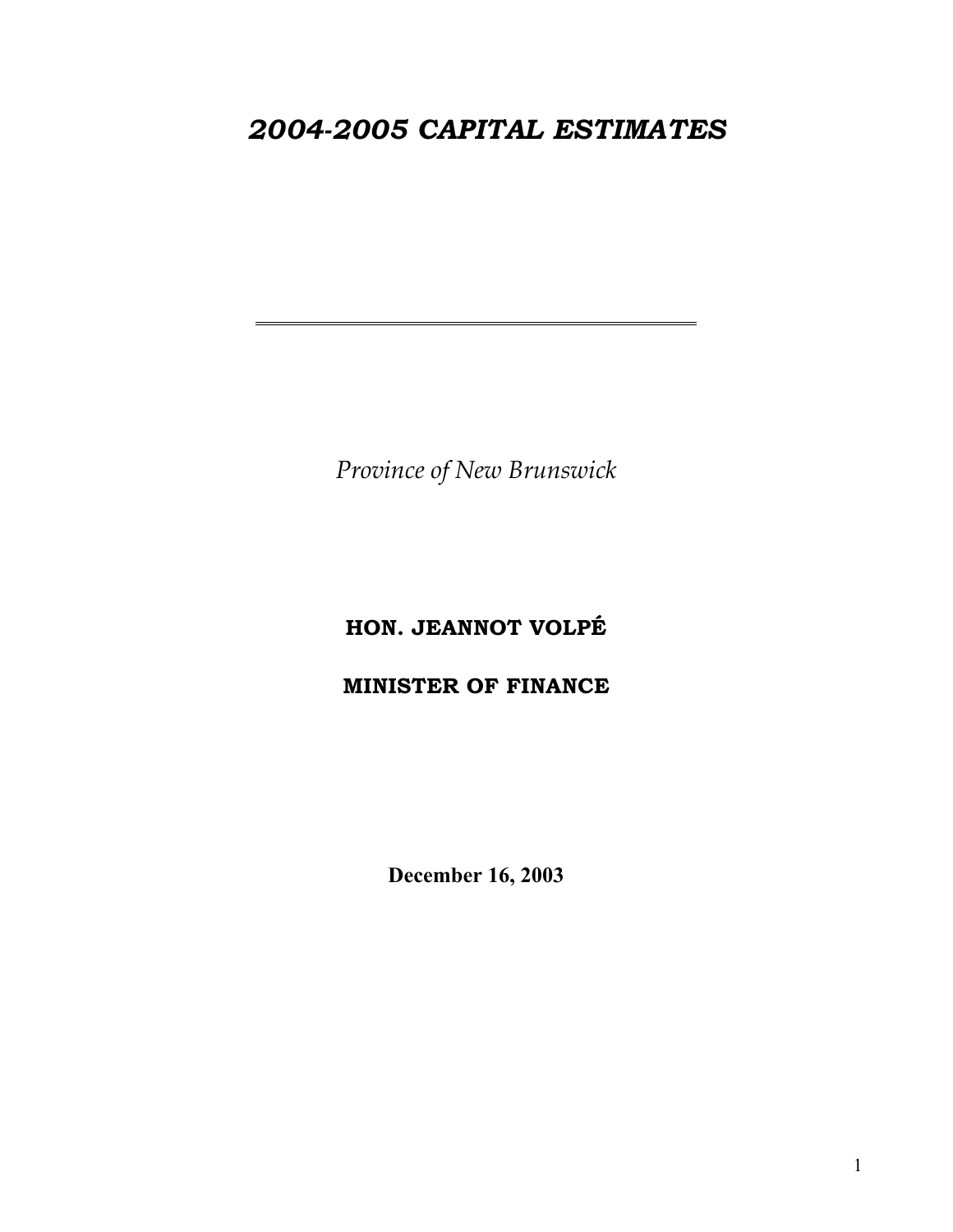#### **Capital Budget 2004-2005**

Mr. Speaker, it is my honour and privilege to stand in the House today to present the Capital Budget for 2004-05. In addition to the capital budget, I will take this opportunity to provide an economic update and to outline the fiscal challenges we face as we move forward. I will also table a document entitled *Accounting for Tangible Capital Assets.* 

Mr. Speaker, building infrastructure is a key building block in the *Prosperity Plan*. In that plan, we stated that we will focus on building strategic infrastructure. Our objective is to improve competitiveness, facilitate the movement of people, goods and services to national and international markets, and provide public services essential to our quality of life.

Through today's 2004-05 Capital Budget, we will make smart investments to strengthen our competitiveness, enhance public health and safety, and improve the quality of life for New Brunswickers. Our objective remains: we will maintain what we have and build what we need.

#### **The Economy**

I would like to begin by reviewing developments affecting the economy.

Global economic conditions have improved somewhat since the summer. The European and Japanese economies have reported better performances in the latter half of the year. The recovery in the United States is gathering steam.

The Canadian economy has been beset by the SARS outbreak, the threat of mad-cow disease, forest fires in British Columbia, the August power blackout in Ontario, Hurricane Juan, trade disputes with the United States, and the dramatic increase in the value of our currency versus the American dollar. The result is weaker economic performance than anticipated for Canada.

Mr. Speaker, these conditions impact all areas, including New Brunswick. In his recent economic and fiscal statement, the former federal finance minister said that private sector economists have lowered their estimate for real Gross Domestic Product (GDP) growth in Canada for 2003 to 1.9%. This is down from the 2.2% expected in June and well below the 3.2% indicated in the February 2003 federal budget.

These economists warn that rapid appreciation of our dollar represents a significant downside to the Canadian economic outlook. The governor of the Bank of Canada concurred in a recent speech.

Mr. Speaker, the Province has no control over the dollar, but it is impacting our exporters in the primary and manufacturing sectors. In relation to GDP, New Brunswick's trade ranks first among the provinces.

The current private sector consensus for real GDP growth in New Brunswick this year is 2.1%, slightly above the growth anticipated in the national economy. In an August update to this House, I signalled growth of 2.0% for New Brunswick. Our projection was – and still is – prudent.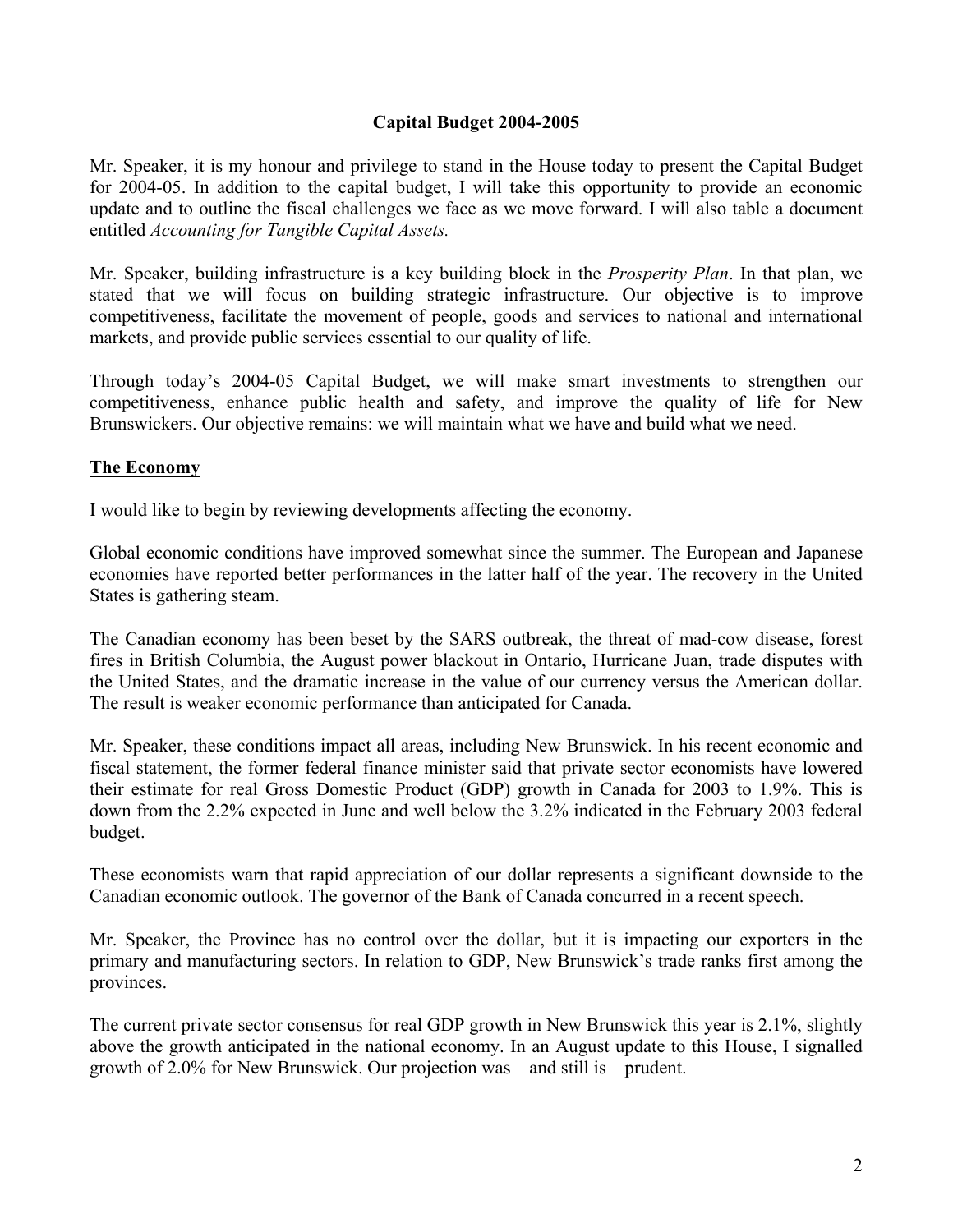In November 2003, 384,600 New Brunswickers were employed. This was 4,700 more than the previous month. This increase in employment resulted in a decrease in the unemployment rate to 10.2 per cent in November.

In fact, our November statistics led the country with a 0.6 per cent decrease in the unemployment rate, as compared to October. Mr. Speaker, there are now 22,200 more New Brunswickers working than there were in June 1999, when we first took office.

For 2004, the private sector consensus for New Brunswick is for real GDP growth of 2.7%. The Atlantic Provinces Economic Council recently stated in its Outlook 2004 report: "*New Brunswick should see a recovery from GDP growth of about 2% this year to about 2.7% in 2004 led by stronger consumer spending. Firmer commodity prices and rising demand from the US should help the resource industries but the high Canadian dollar will dampen growth."*

These projections are consistent with our expectation of growth in the 2.5% to 3.0% range in 2004.

The Department of Finance will continue to monitor economic and financial developments in the global economy and at home, Mr. Speaker, and will continue to assess their implications on New Brunswick.

#### **2002-03 Fiscal Results**

I would now like to discuss the Province's fiscal situation, beginning with 2002-03 in which we recorded a \$1 million surplus for fiscal policy purposes.

Mr. Speaker, it was not easy to deliver that surplus. The government faced many fiscal challenges during 2002-03, many of which were outside our direct control. NB Power reported a net loss of \$77.4 million for the year. Weaker-than-anticipated market returns had an adverse effect on the pension expense, which was \$28.8 million higher than budget.

In October 2003, federal transfer payments were reduced to reflect a \$74 million impact due to lower population numbers contained in the Census. This negative impact was partially offset by improvements in other areas of the program. This resulted in a net revenue loss to New Brunswick of \$33.8 million for 2002-03.

Expenditures were managed tightly during the year and came in \$20.6 million below budget, despite increases in health spending and education spending.

Mr. Speaker, a drawdown of \$110.4 million was made from the Fiscal Stabilization Fund in 2002-03 to provide for essential public services during a difficult year.

If we had spent this money – as the Opposition said we should - rather than having banked it for a rainy day, we could have been looking at cuts to programs and services in 2002-03 rather than a third consecutive surplus for fiscal policy purposes.

For the purposes of the balanced budget legislation, the government has achieved a cumulative surplus of \$181.1 million over the first three years of the current four-year balanced budget cycle, which extends from 2000-01 to 2003-04.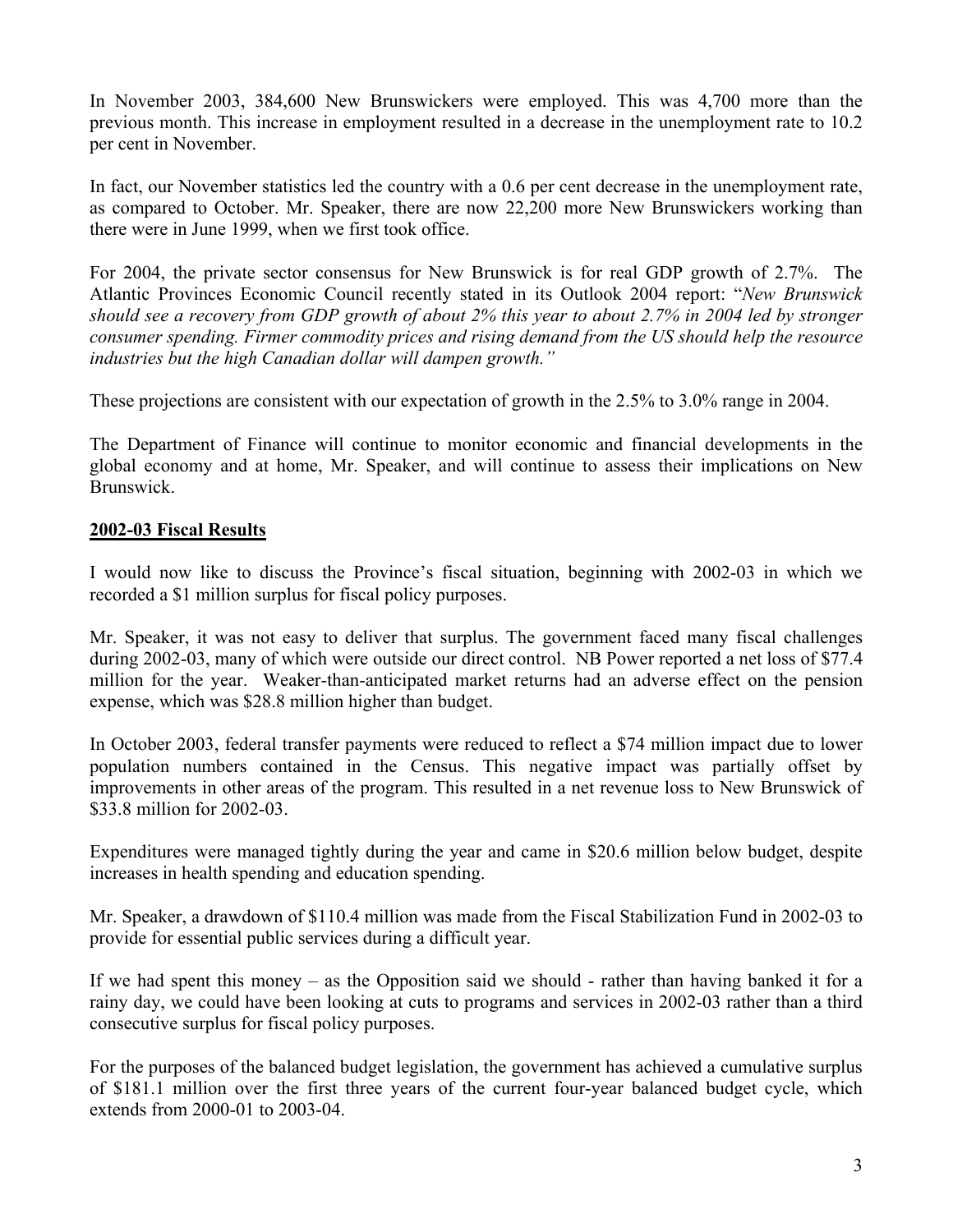This result has been achieved at the same time as record investments in health care and education as well as significant income tax reductions. It reflects our commitment to investing in the priorities of New Brunswickers.

#### **2003-04 Fiscal Update**

Mr. Speaker, I would now like to shift the focus to 2003-04, the current fiscal year.

At budget, we projected a modest surplus of \$7.5 million. However, as I said, the economy has weakened and we have been faced with significant fiscal challenges.

By early summer, we recognized that spending was growing out of line with revenues. We took a prudent, proactive step to control expenditures by implementing a one-time reduction to selected programs in government departments.

While most departments will spend less than their 2003-04 budgets, increased investments in health care and higher pension expense, related to weaker-than-anticipated market performance in 2002, will result in an increase in overall spending.

To help stabilize the Province's finances and ensure the provision of essential public services, we plan to transfer the remainder of the Fiscal Stabilization Fund in 2003-04.

Mr. Speaker, our goal is to balance the books for 2003-04 but it will be very difficult. Nevertheless, with continued fiscal discipline and prudence, we intend to meet the objectives of the balanced budget legislation over the four-year cycle ending March 31, 2004.

# **Looking Ahead**

I would now like to provide some context on the challenges we are facing in the upcoming fiscal year, 2004-05.

What are some of the challenges, Mr. Speaker?

- Health care pressures are driving our spending up costs are continually growing in the Prescription Drug Program, Medicare and Hospital Services;
- Government is facing a heavy collective bargaining calendar at a time when we need fiscal discipline and prudence;
- Census-related adjustments to federal transfers have reduced our transfer payments with implications now and in the future;
- Developments in the Canadian economy such as SARS, the power blackout and a downturn in travel - are constraining Equalization entitlements;
- NB Power has experienced some difficulties in the past few years, and we continue to monitor developments on that front;
- The lack of sustainable and predictable health care funding from the federal government, combined with an Equalization formula that is insufficient, creates an added challenge.

Taken at face value, these challenges are obviously significant. But they are comparable to challenges faced by the other provinces. The decisions that we face are not easy, but they are necessary.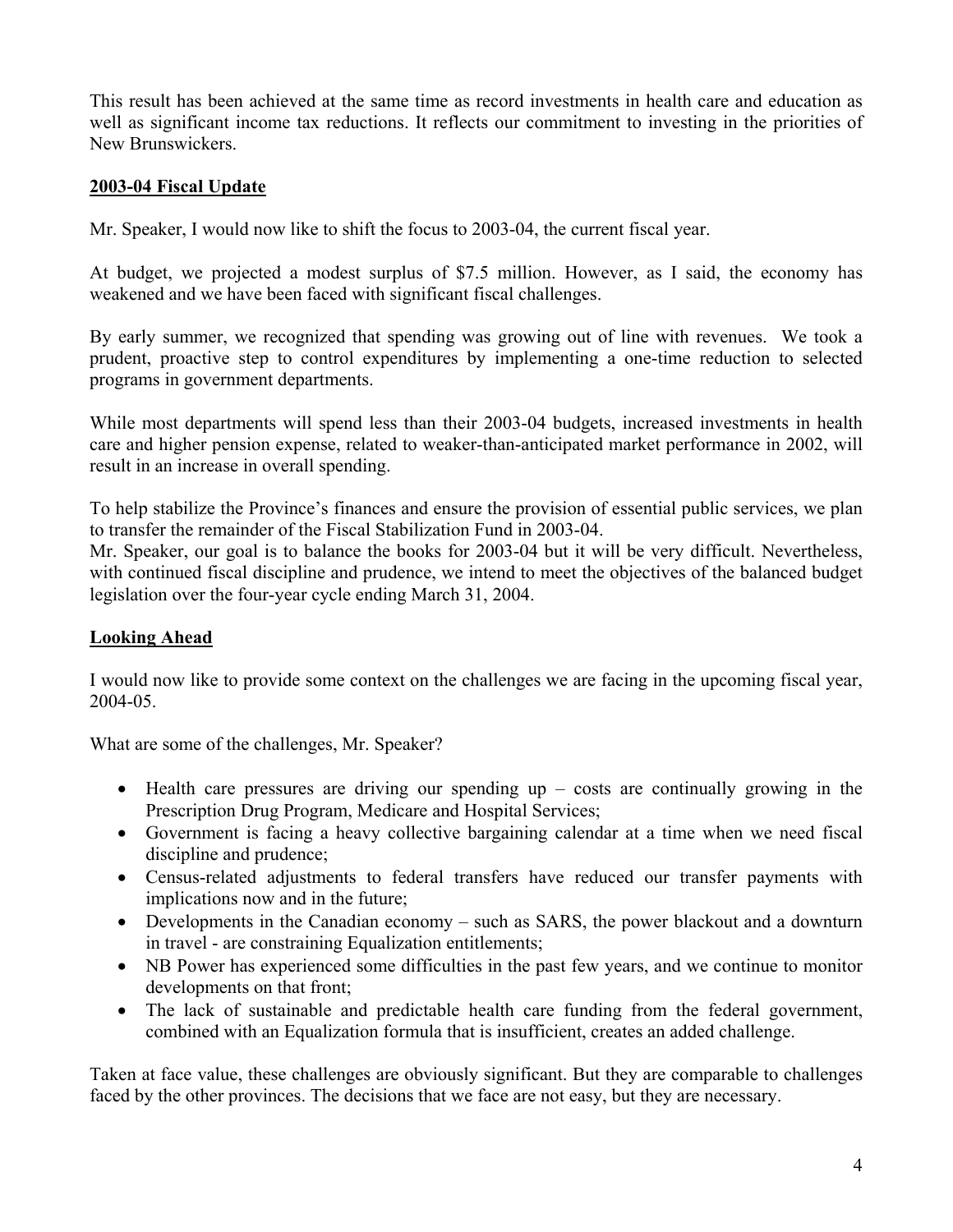Mr. Speaker, we will overcome these challenges. We will maintain a balanced approach of strong financial discipline in our budgets, which has allowed us to focus new investments on the most important priorities of New Brunswickers; health care, education and jobs.

We will continue to balance the Province's books by living within our means, ensuring efficiencies and savings in government operations and finding new, innovative ways of delivering services.

Critical to this process is the work of the Resource Maximization Committee. This cabinet committee has a mandate to evaluate 600 government programs and services to determine if they meet government objectives and provide the greatest value to taxpayers.

This is not a one-time exercise for one budget - it will provide a framework for new service delivery innovation. We will take further decisions to confront and conquer the overall fiscal challenges that we are facing. Our goal is clear. We will have balanced books over the course of our mandate.

#### **Capital Budget 2004-05**

Mr. Speaker, I will now turn to the highlights of the 2004-05 capital estimates.

In the *Prosperity Plan* and in our election platform, our government stated clearly that it will continue to invest in building strategic infrastructure to make our province and communities more economically competitive and to help New Brunswickers reach higher and go further.

We believe that strong communities with modern infrastructure and facilities will help generate even more job-creating investment. It will also make our communities an even better place to live.

That is what today's capital budget will deliver, Mr. Speaker. Furthermore, our infrastructure choices are strategic and focused. The priorities for capital spending encompass health care, education, transportation, municipal infrastructure, and the safety and security of New Brunswickers.

We are not simply assigning dollars to a shopping list of projects. Our objective remains: we will maintain what we have and build what we need.

As I have stated, we will build strategic infrastructure that improves our competitiveness. We will build infrastructure that facilitates the movement of people, goods and services to national and international markets. We will also build strategic infrastructure that ensures quality public services, essential to our quality of life.

Mr. Speaker, I am pleased to inform the House that the gross capital budget for 2004-05 is \$375.8 million. The capital budget is 26.0 per cent higher than last year's revised budget.

This amount is a deliberate and strategic choice with a sharp focus on priorities – not only the priorities of the government, but also the priorities of all New Brunswickers.

The capital budget for the Department of Health and Wellness is \$53.7 million, a 46.2 per cent increase over 2003-04 revised figures. It includes increased investment in hospital equipment along with strategic investments in new and existing health care infrastructure.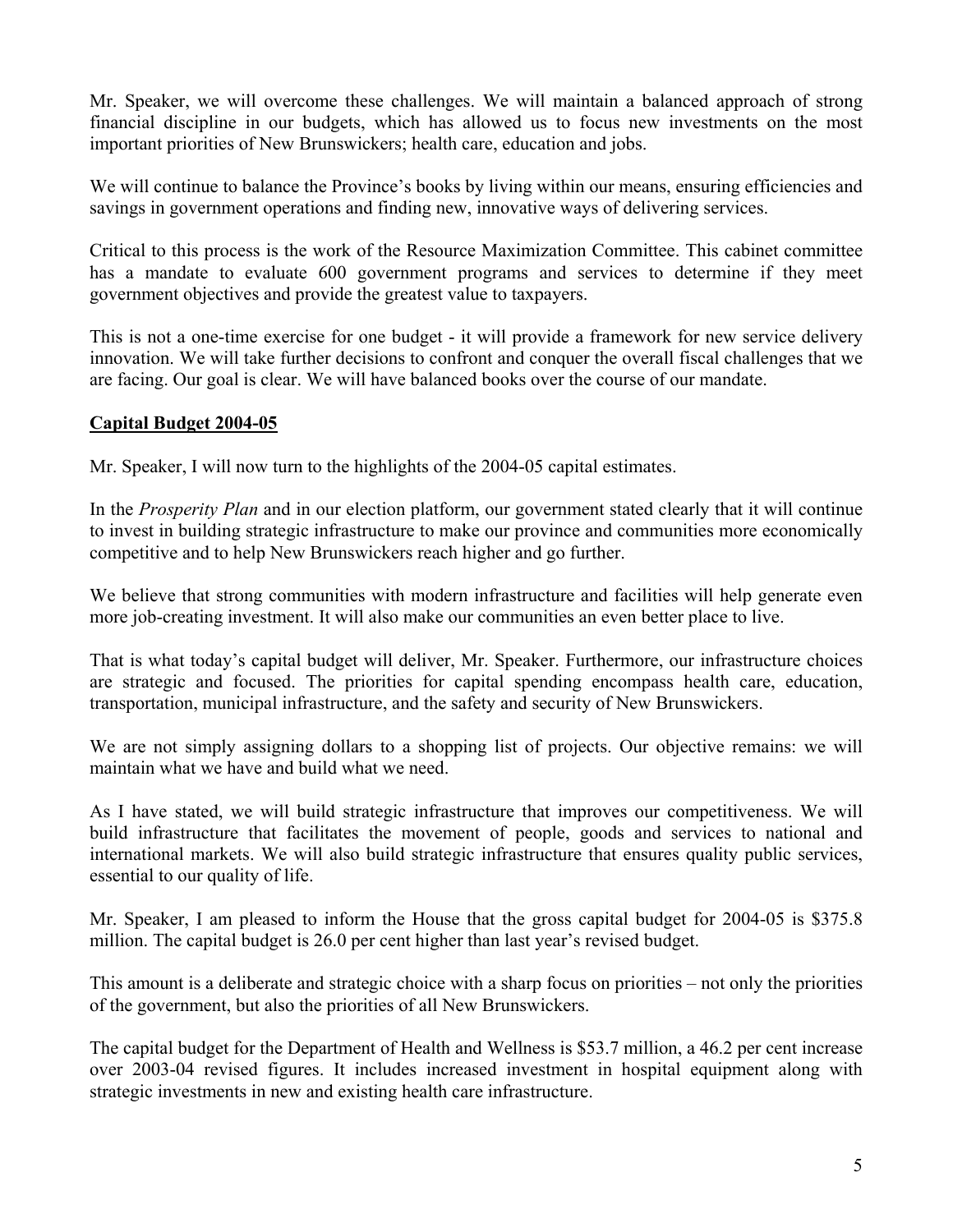The Department of Education's capital budget is \$46.0 million, a 31.4 per cent increase over 2003-04 revised figures. As a former teacher, it is an honour for me to announce that the capital budget also provides for the first year of a new, four-year, \$100-million commitment to the Healthy Schools program.

Today's capital budget also invests in strategic transportation infrastructure. Our goal is to provide safer, more efficient highways and to allow New Brunswick to become more competitive in moving goods to global markets.

The capital budget for highway infrastructure is \$241.8 million, a 23.3 per cent increase over 2003-04 revised figures.

Mr. Speaker, individual ministers will elaborate on their projects but I can give some highlights, grouping them under our key priorities.

# **Priority – Health Care**

Mr. Speaker, health care continues to be a top priority for New Brunswickers and for our government. I am proud to report that our capital investment includes:

- \$25.0 million for hospital equipment, including \$11.3 million for diagnostic medical equipment
- \$12.1 million for the ongoing construction of the Stan Cassidy Rehabilitation Centre in Fredericton
- \$5.5 million for the establishment of Community Health Centres under the Primary Health Care Transition Fund
- \$4.4 million for various capital improvements and renovations to existing hospitals
- \$3.0 million to begin the planning for a new hospital in the Upper St. John River Valley
- \$2.0 million for the new Ambulatory Care and Laboratory Services building at The Moncton Hospital.

#### **Priority – Education**

Mr. Speaker, this government believes in a quality learning environment for students and teachers. The Minister of Education will outline many projects comprising the \$46.0 million in new construction and improvements to our existing K to 12 schools.

Our capital investment in education facilities will also include:

• \$2.0 million for repairs and renovations to the community college network, a commitment that we have renewed in each capital budget since 2001-02.

# **Priority – Transportation Infrastructure**

Mr. Speaker, investments in our roads and highways improve the safety of motorists, bring tourists to our province and increase the level of trade with our neighbours.

We will invest \$45.8 million more on roads and highways in 2004-05 than in 2003-04. Our capital investment in transportation will include: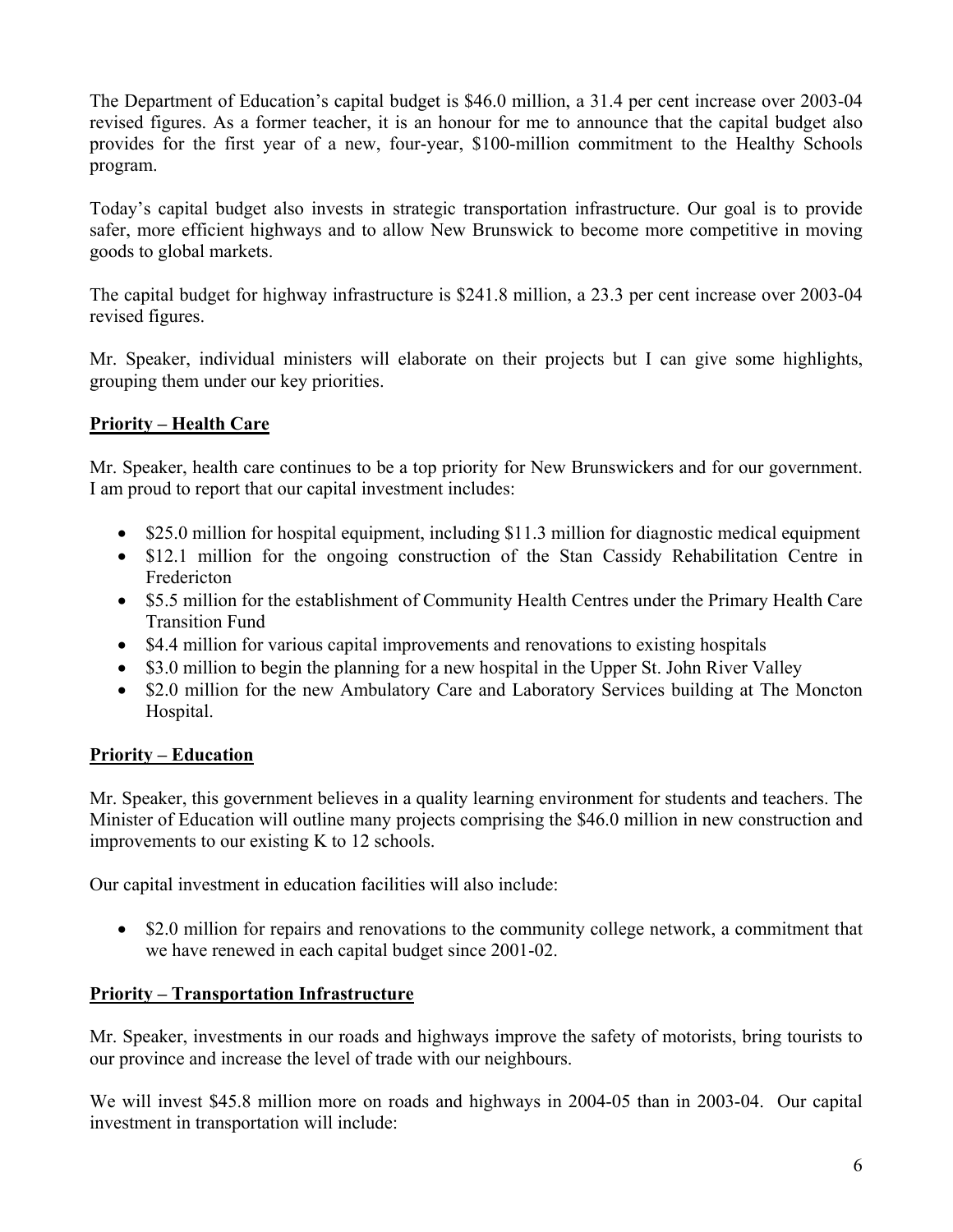- \$135.0 million to upgrade and rehabilitate our existing network of highways, bridges and ferries; this includes \$18.0 million for Routes 11 and 17, of which \$15.7 million is for construction and \$2.3 million is for planning and pre-construction activities
- \$101.8 million for the Trans-Canada Highway, of which \$78.1 million is for twinning the highway and \$23.7 million is for major projects on the highway under two programs: the Highway Improvement Program and the Strategic Highway Infrastructure Program
- \$5.0 million as an initial investment to improve border crossings at St. Stephen and Woodstock.

#### **Priority – Municipal Infrastructure**

Mr. Speaker, we have placed a strategic focus on infrastructure for municipalities and rural communities. Our capital investment includes:

- \$14.5 million in 2004-05 under the \$163 million Canada New Brunswick Infrastructure Program to improve "green municipal infrastructure," which ensures safe drinking water and more effective waste management systems
- \$500,000 under the Clean Water Control Grant program to help defray costs related to water and wastewater projects in municipalities
- \$500,000 to help Local Service Districts purchase emergency equipment and maintain fire halls and recreation facilities.

### **Priority – Safety and Security**

Mr. Speaker, our government's investment will contribute to the safety and security of the public who use our public buildings and other public infrastructure. We take our responsibility seriously, which is why we are making the following capital investments in 2004-05:

- \$7.0 million for school buses and other government equipment
- \$3.0 million for capital repairs to improve the health and safety of government buildings
- \$1.6 million to rehabilitate earthen dams in the Musquash watershed
- \$300,000 for the replacement and maintenance of aboiteaux to help prevent flooding of farmlands and highways.

#### **Conclusion**

Mr. Speaker, the capital investments that I have outlined today clearly show that the government is committed to doing what needs to be done for New Brunswick infrastructure – in health, education, transportation and other fields.

We have made choices and set priorities. We have targeted our financial resources, being careful and fiscally responsible. We are maintaining what we have and building what we need.

We are strengthening our competitiveness, enhancing public health and safety, and improving the quality of life of New Brunswickers.